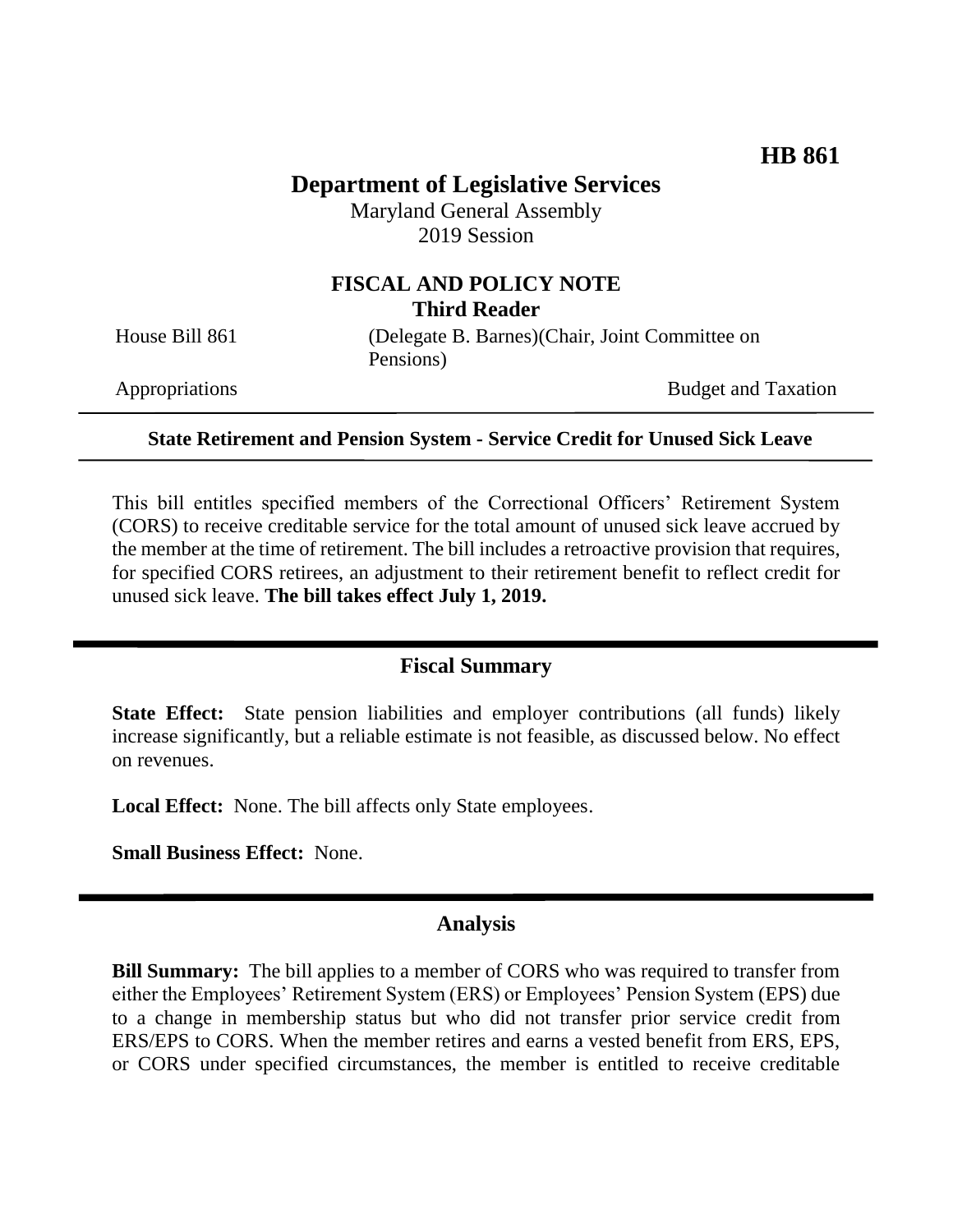service for the total amount of unused sick leave earned by the individual. The bill specifies how the credit for unused sick leave is to be calculated.

The retroactive provisions entitle CORS retirees who meet the same criteria for active CORS members to have their retirement benefit adjusted to reflect the total amount of unused sick leave they earned prior to retirement.

**Current Law/Background:** In general, an individual who is retiring from the State Retirement and Pension System (SRPS) is entitled to one month of creditable service for every 22 days of unused sick leave, or fractional days totaling at least 11 days of unused sick leave. A member may not accumulate more than 15 days of sick leave per year. Credit for unused sick leave may only be claimed within 30 days of separating from service.

Since 2016, various laws have required members of EPS/ERS to transfer to CORS (Chapters 218 and 219 of 2016; Chapters 688, 689, and 690 of 2017; and Chapter 579 of 2018) but gave some of these members the option to not transfer their eligibility and creditable service to CORS. These individuals, if vested in EPS/ERS, will retire as members of CORS but earn a vested benefit from EPS/ERS. Most of them are not eligible for credit for unused sick leave earned in EPS/ERS because they are not retiring within 30 days of ending service in EPS/ERS. Thus, if they have many years of service in EPS/ERS, they lose (or have lost) most of their credit for unused sick leave.

The SRPS board of trustees asked the Joint Committee on Pensions (JCP) to sponsor this legislation on the grounds that it was not legislative intent to deprive individuals of their credit for unused sick leave in EPS/ERS, and JCP agreed to do so.

**State Expenditures:** The above referenced enacted legislation affected more than 1,900 EPS members who became members of CORS. Based on information provided by the State Retirement Agency (SRA), substantially more than half of those affected either elected or were required to transfer their service credit from EPS to CORS too; thus, they are not affected by the bill. Also, only a small number of the affected individuals have already retired. Accordingly, the bill likely affects only a few hundred members and retirees who elected not to transfer service credit from EPS to CORS. SRA does not have information on the amount of unused sick leave forfeited by those who already retired because it was not credited to them, and the amount of unused sick leave to be claimed by current members cannot be known because they do not claim it until they retire. For these reasons, a reliable estimate of the bill's effect on State pension liabilities and contributions is not feasible.

Given that several hundred CORS members and retirees will likely each claim several months of unused sick leave that would otherwise be forfeited, pension liabilities and employer contributions (all funds) likely increase significantly. SRA speculates that

HB 861/ Page 2